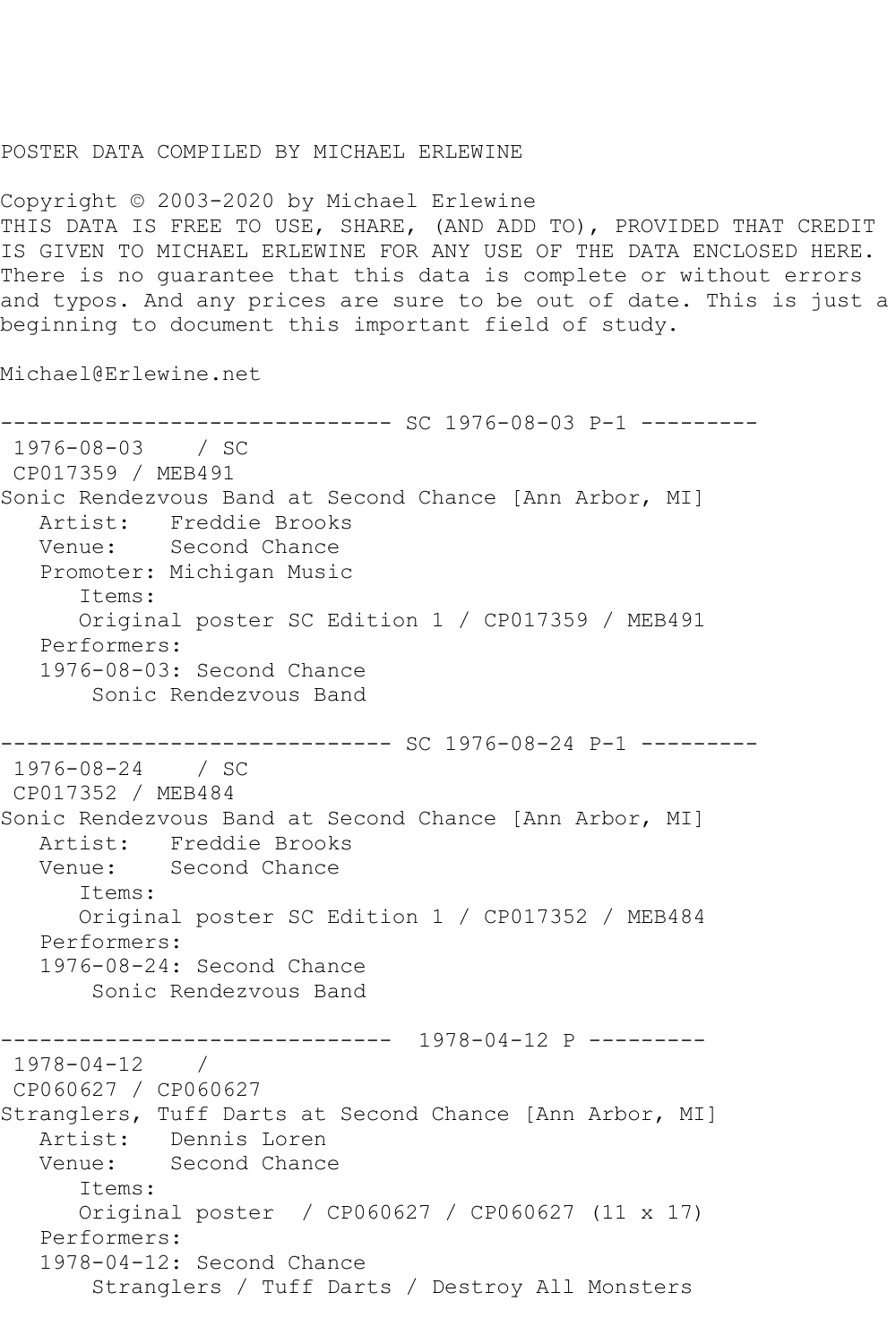```
------------------------------ SC 1979-04-12 P-1 ---------
1979-04-12 / SC 
CP012814 / DL19790412
Stranglers at Second Chance [Ann Arbor, MI]
   Artist: Dennis Loren
   Venue: Second Chance
      Items:
      Original poster SC Edition 1 / CP012814 / DL19790412
       SC / NONE / DL1979041
   Performers:
   1979-04-12: Second Chance
       Stranglers
------------------------------ SC 1980-05-22 H ---------
1980-05-22 / SC 
CP044586
Cub Koda at Second Chance [Ann Arbor, MI]
   Artist: Gary Grimshaw
   Venue: Second Chance
      Items:
      Handbill SC / CP044586
   Performers:
   1980-05-22: Second Chance
       Cub Koda
------------------------------ SC 1980-06-09 P ---------
1980-06-09 / SC 
CP044577
Kingbees, HVN 17 at Second Chance [Ann Arbor, MI]
   Artist: Gary Grimshaw
   Venue: Second Chance
      Items:
      Original poster SC / CP044577
   Performers:
   1980-06-09 1980-06-10: Second Chance
       Kingbees / HVN 17 / Nikki and the Corvettes
------------------------------ SC 1981-10-09 P-1 ---------
1981-10-09 / SC 
CP012816 / DL19811009
Patti Smith at Second Chance [Ann Arbor, MI]
   Notes: This poster is a fake. The band broke up in 1980. --
Freddie Brooks
   Artist: Dennis Loren
   Venue: Second Chance
      Items:
```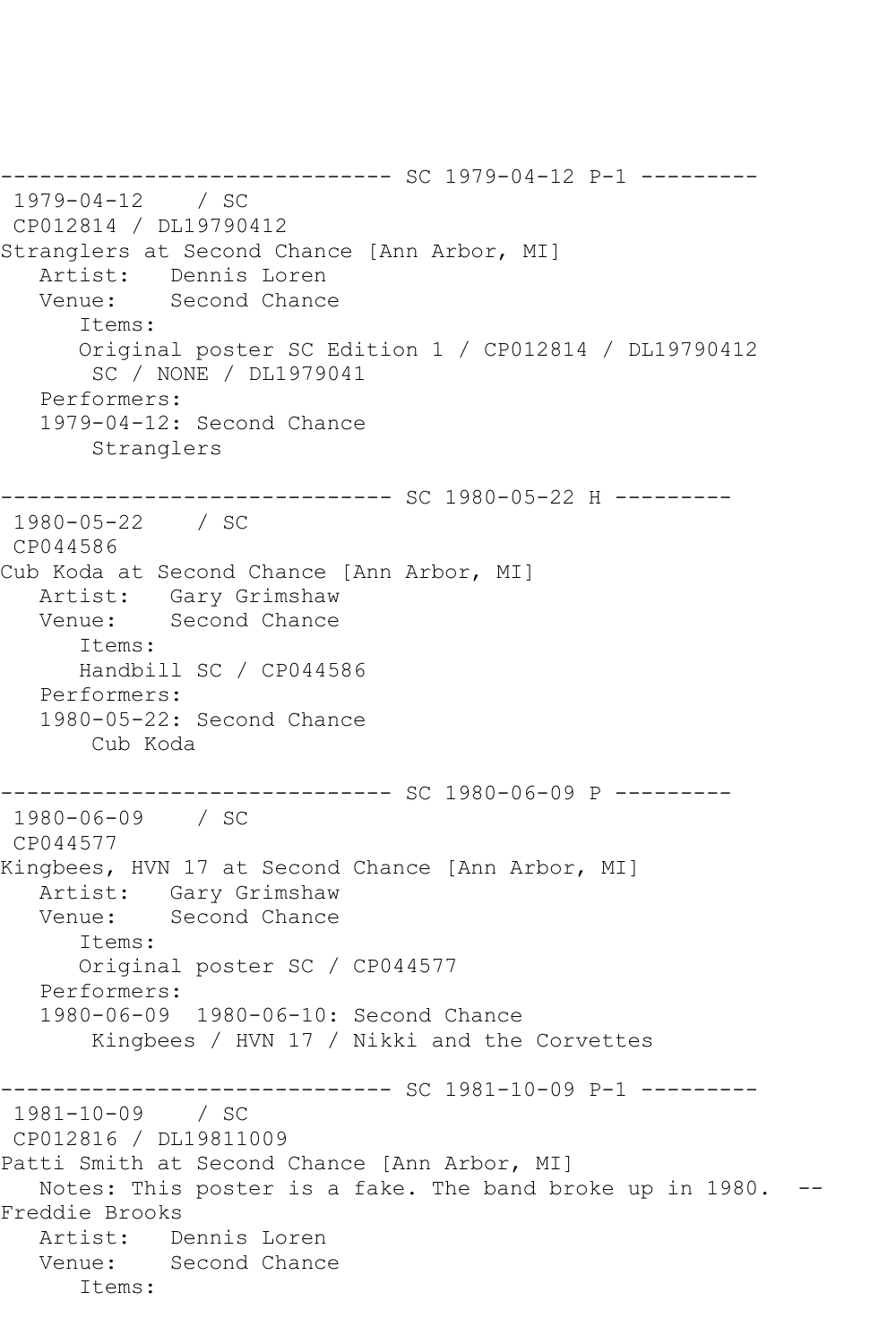Original poster SC Edition 1 / CP012816 / DL19811009 SC / NONE / DL1981100 Performers: 1981-10-09: Second Chance Patti Smith ------------------------------ SC 1981-10-09 P-1 --------- 1981-10-09-1 / SC CP014581 / MARM389 Sonic Rendezvous Band, Patti Smith at Second Chance [Ann Arbor, MI]<br>Venue: Second Chance Second Chance Items: Original poster SC Edition 1 / CP014581 / MARM389 Performers: 1981-10-09-10: Second Chance Sonic Rendezvous Band / Patti Smith / Black Eagles ------------------------------ SC 1982-02-22 P-1 --------- 1982-02-22 / SC CP019283 / XD017 King Crimson, Adrian Belew at Second Chance [Ann Arbor, MI] Venue: Second Chance Items: Original poster SC Edition 1 / CP019283 / XD017 Performers: 1982-02-22: Second Chance King Crimson / Adrian Belew / Robert Fripp / Tony Levin / Bill Bruford ------------------------------ ROST 1983-04-01 P --------- 1983-04-01 / ROST CP045963 / CP045963 Urbations at Roostertail [Detroit, MI] Artist: Frank Bach Venue: Roostertail Promoter: John Sinclair Items: Original poster ROST / CP045963 / CP045963 Notes: Photo by John Gianoplos Performers: 1983-04-01: Roostertail Urbations 1983-04-01: (not found) Urbations 1983-04-02: Traxx Urbations 1983-04-03: Cobb's Corner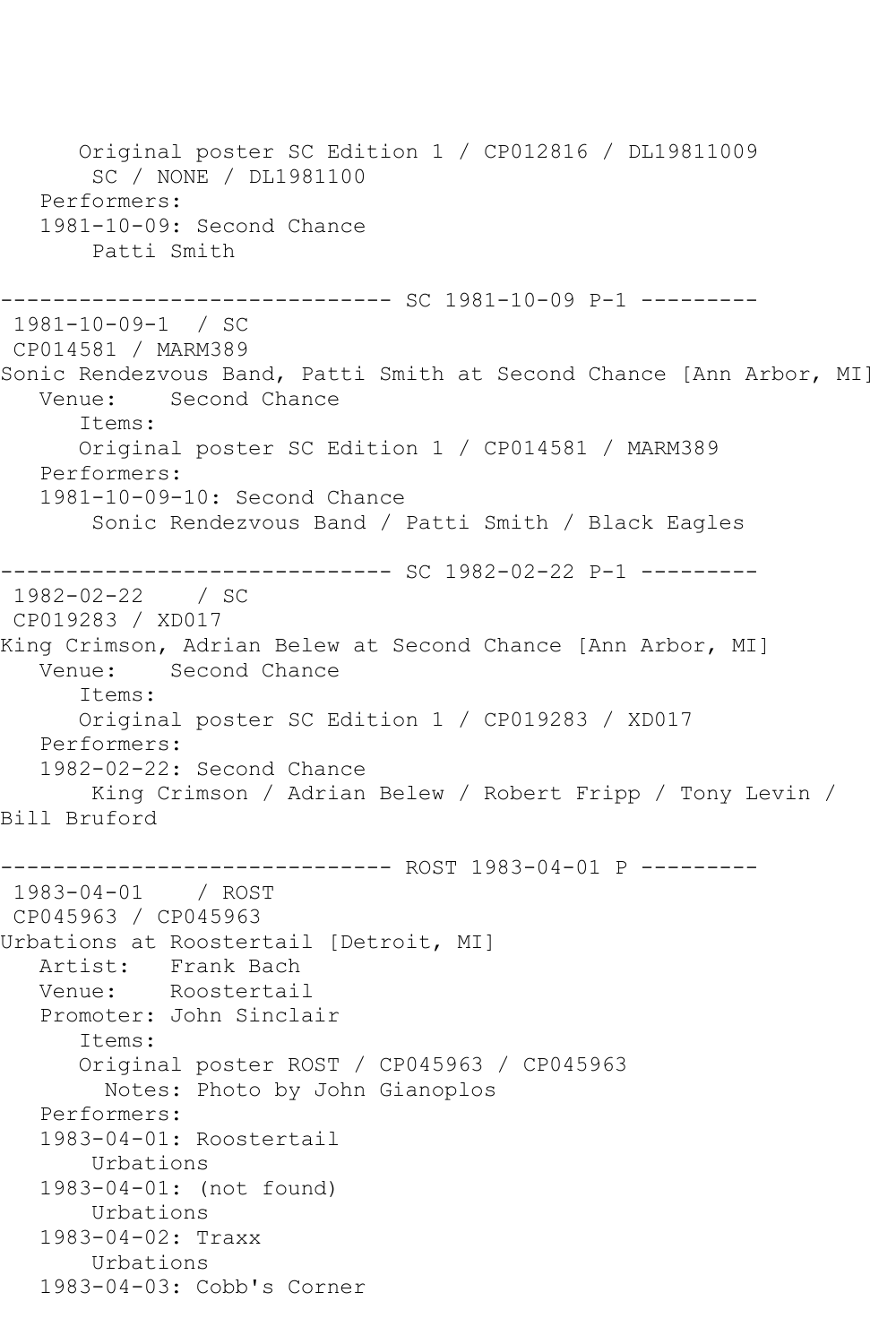```
 Urbations
    1983-04-05: Second Chance
        Urbations
    1983-04-06: Monroe Community College
        Urbations
    1983-04-08: Private party
        Urbations
    1983-04-09: UM Law School
        Urbations
    1983-04-10: Cobb's Corner
        Urbations
    1983-04-13: Ranch
        Urbations
    1983-04-14: Joe's Star Lounge
        Urbations
    1983-04-15: U Club
        Urbations
    1983-04-16: Private party
        Urbations
    1983-04-17: Cobb's Corner
        Urbations
    1983-04-20 1983-04-21: Private party
        Urbations
    1983-04-22: Private party
        Urbations
    1983-04-23: Ranch
        Urbations
    1983-04-24: Cobb's Corner
        Urbations
    1983-04-28: Joe's Star Lounge
        Urbations
    1983-04-29 1983-04-30: Ricks
        Urbations
                       ------------------------------ 1983-04-03 P ---------
1983-04-03 / 
CP045995 / CP045995
Urbations at Butchs [Ferndale, MI]
   Artist: Frank Bach<br>Venue: Butchs
           Butchs
       Items:
       Original poster / CP045995 / CP045995
         Notes: Photo by Bob Dion
    Performers:
    1983-04-03: Butchs
        Urbations
    1983-04-04 1983-04-05: Nightclub
```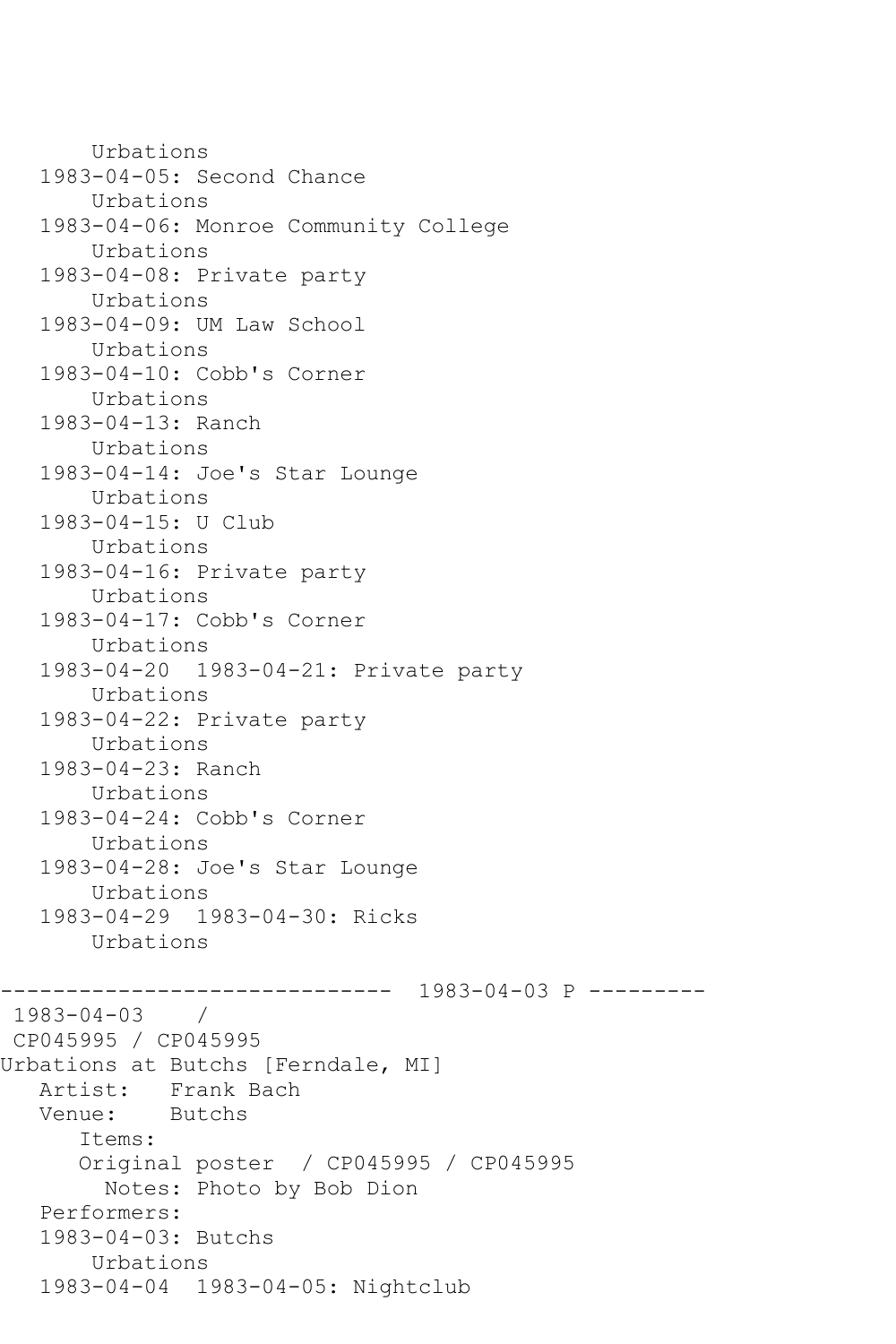```
 Urbations
    1983-04-11: Saint Andrew's Hall, Detroit
        Urbations
    1983-04-12: Private party
        Urbations
    1983-04-13: (not found)
        Urbations
    1983-04-18 1983-04-19: Alvins Finer
        Urbations
    1983-04-20: Cobb's Corner
        Urbations
    1983-04-23: Ricks
        Urbations
    1983-04-25 1983-04-26: Joe's Star Lounge
        Urbations
    1983-04-27: Cobb's Corner
        Urbations
    1983-04-28: Second Chance
        Urbations
    1983-04-31: Ricks
        Urbations
------------------------------ SC 1983-06-30 H ---------
1983-06-30 / SC 
CP044673
Rockats at Second Chance [Ann Arbor, MI]
   Artist: Gary Grimshaw
   Venue: Second Chance
   Promoter: Prism Productions
       Items:
       Handbill SC / CP044673
    Performers:
    1983-06-30: Second Chance
       Rockats
------------------------------ 1983-10-01 P ---------
1983-10-01 / 
CP045961 / CP045961
Flying Tigers, Scott Morgan at Ranch [Detroit, MI]
   Venue: Ranch
    Promoter: John Sinclair
       Items:
       Original poster / CP045961 / CP045961
    Performers:
    1983-10-01: Ranch
        Flying Tigers
    1983-10-06: (not found)
```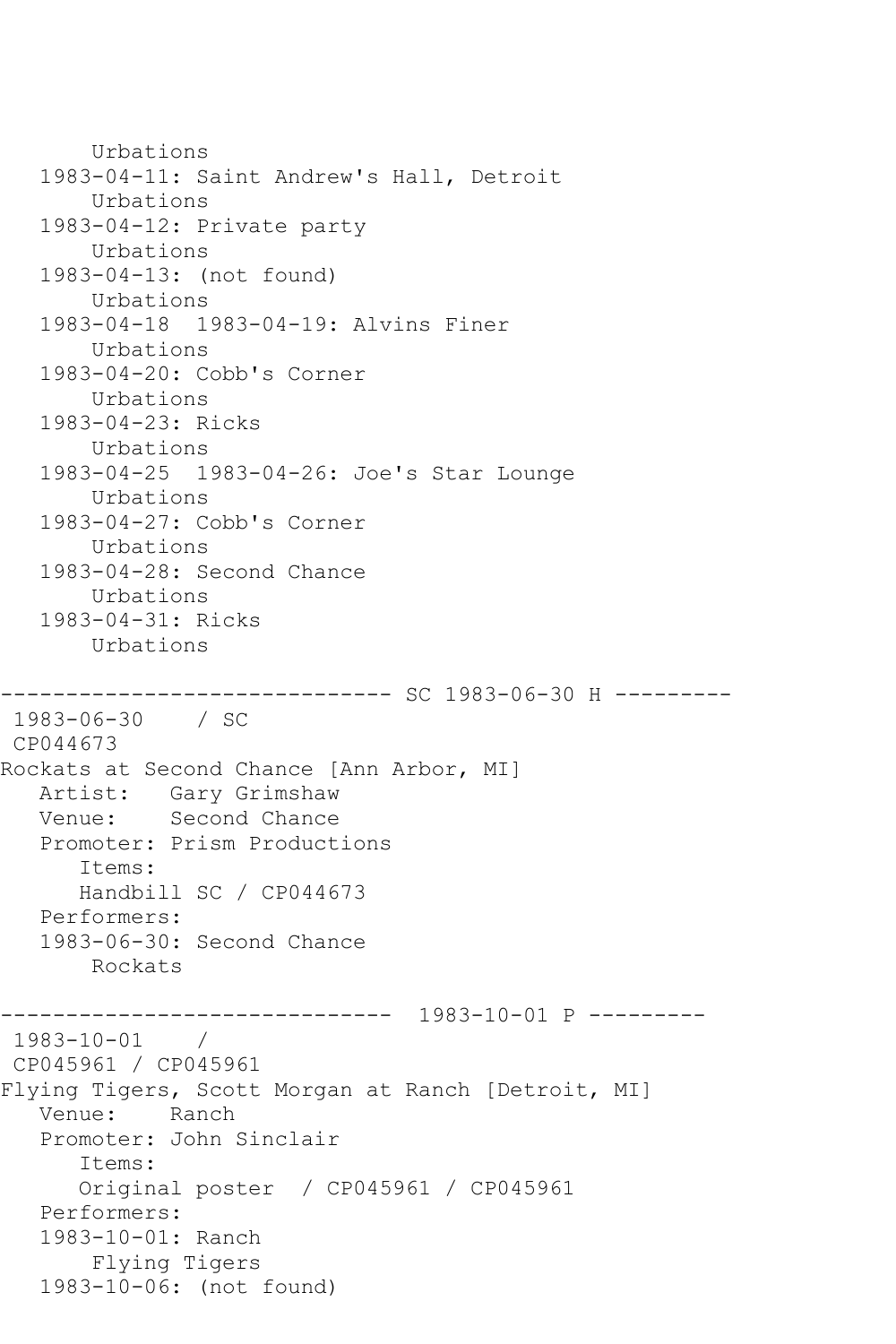```
 Flying Tigers
    1983-10-07 1983-10-08: Ricks
        Flying Tigers
    1983-10-13: (not found)
        Flying Tigers
    1983-10-19: Traxx
        Flying Tigers
    1983-10-20: (not found)
        Flying Tigers
    1983-10-25: Second Chance
        Flying Tigers / Scott Morgan
    1983-10-27: (not found)
        Flying Tigers
    1983-10-28: U Club
        Flying Tigers
    1983-10-29: Saint Andrew's Hall, Detroit
        Flying Tigers
       ------------------------------ 1992-11-18 P ---------
1992-11-18 / 
CP061438
Stray Cats, Pompadour Punkabilly at Second Chance [Ann Arbor, MI]
   Venue: Second Chance
   Promoter: Tidal Wave / Prism / Dave Edmunds
       Items:
       Original poster / CP061438 / CP061438 (11 x 16-3/4)
   Performers:
    1992-11-18: Second Chance
        Stray Cats / Pompadour Punkabilly
                   ------------------------------ SC 19zz-01-12 P-1 ---------
19zz-01-12 / SC 
CP019318 / XD052
Chuck Berry at Second Chance [Ann Arbor, MI]
   Venue: Second Chance
       Items:
       Original poster SC Edition 1 / CP019318 / XD052
    Performers:
    19zz-01-12: Second Chance
        Chuck Berry
                ------------------------------ SC 19zz-02-02 P-1 ---------
19zz-02-02 / SC 
CP019317 / XD051
Jerry Lee Lewis, Steve Nardella at Second Chance [Ann Arbor, MI]
   Venue: Second Chance
       Items:
```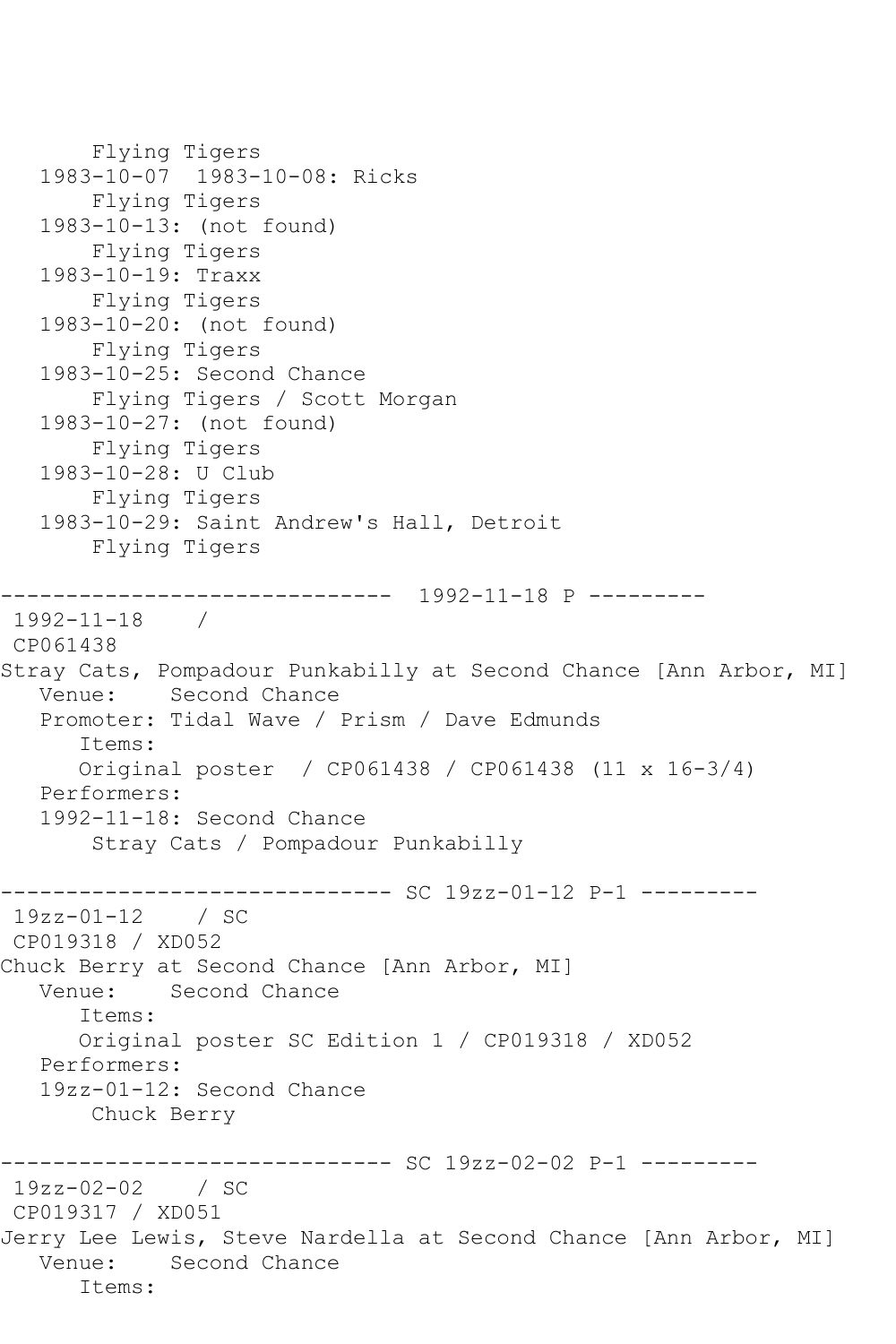Original poster SC Edition 1 / CP019317 / XD051 Performers: 19zz-02-02: Second Chance Jerry Lee Lewis / Steve Nardella ------------------------------ SC 19zz-03-09 P-1 --------- 19zz-03-09 / SC CP004261 / CD04671 Reggae Fever at Second Chance Venue: Second Chance Items: Original poster SC Edition 1 / CP004261 / CD04671 Performers: 19zz-03-09: Second Chance Steel Pulse ------------------------------ SC 19zz-03-26 P-1 --------- 19zz-03-26 / SC CP019301 / XD035 John Kay, Steppenwolf at Second Chance [Ann Arbor, MI] Venue: Second Chance Items: Original poster SC Edition 1 / CP019301 / XD035 Performers: 19zz-03-26: Second Chance John Kay / Steppenwolf ------------------------------ SC 19zz-04-09 P-1 --------- 19zz-04-09 / SC CP019297 / XD031 Commander Cody and his Lost Planet Airmen, Dick Siegel at Second Chance [Ann Arbor, MI]<br>Venue: Second Ch Second Chance Items: Original poster SC Edition 1 / CP019297 / XD031 Performers: 19zz-04-09: Second Chance Commander Cody and his Lost Planet Airmen / Dick Siegel ------------------------------ SC 19zz-04-10 P-1 --------- 19zz-04-10 / SC CP019278 / XD012 Band, Care Brothers at Second Chance [Ann Arbor, MI] Venue: Second Chance Items: Original poster SC Edition 1 / CP019278 / XD012 Performers: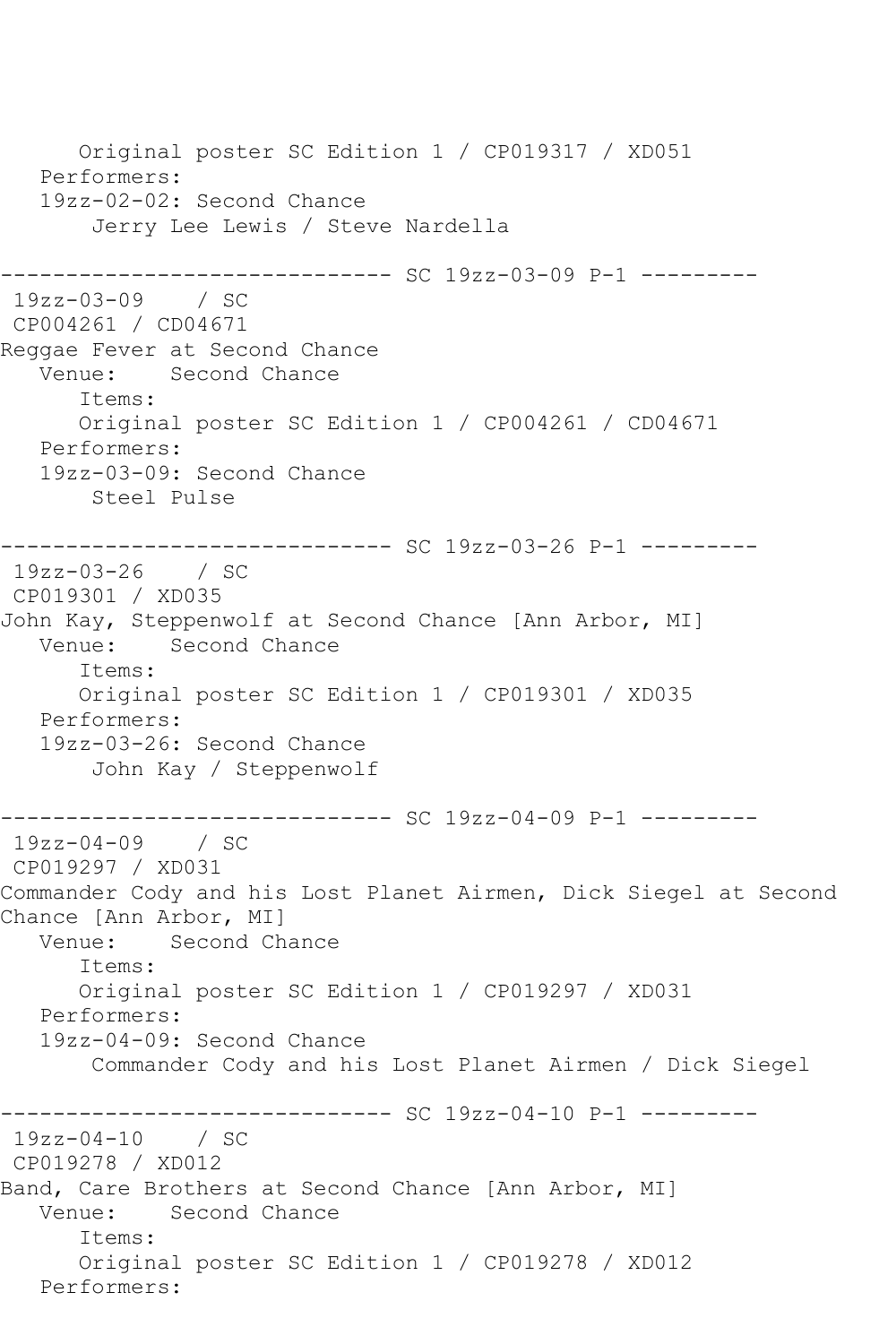19zz-04-10: Second Chance Band / Care Brothers ------------------------------ SC 19zz-04-12 P-1 --------- 19zz-04-12 / SC CP014691 / MARM506 Stranglers, Tuff Darts at Second Chance [Ann Arbor, MI]<br>Venue: Second Chance Second Chance Items: Original poster SC Edition 1 / CP014691 / MARM506 Performers: 19zz-04-12: Second Chance Stranglers / Tuff Darts / Destroy All Monsters ------------------------------ SC 19zz-05-11 P-1 --------- 19zz-05-11 / SC CP019300 / XD034 John Cale, Shirts at Second Chance [Ann Arbor, MI] Venue: Second Chance Items: Original poster SC Edition 1 / CP019300 / XD034 Performers: 19zz-05-11: Second Chance John Cale / Shirts ------------------------------ SC 19zz-06-21 H --------- 19zz-06-21 / SC CP044695 Urbations, What If Thinking at Second Chance [Ann Arbor, MI] Venue: Second Chance Items: Handbill SC / CP044695 Performers: 19zz-06-21: Second Chance Urbations / What If Thinking ------------------------------ SC 19zz-06-30 P-1 --------- 19zz-06-30 / SC CP019299 / XD033 Gang of Four, Pylon at Second Chance [Ann Arbor, MI] Venue: Second Chance Items: Original poster SC Edition 1 / CP019299 / XD033 Performers: 19zz-06-30: Second Chance Gang of Four / Pylon